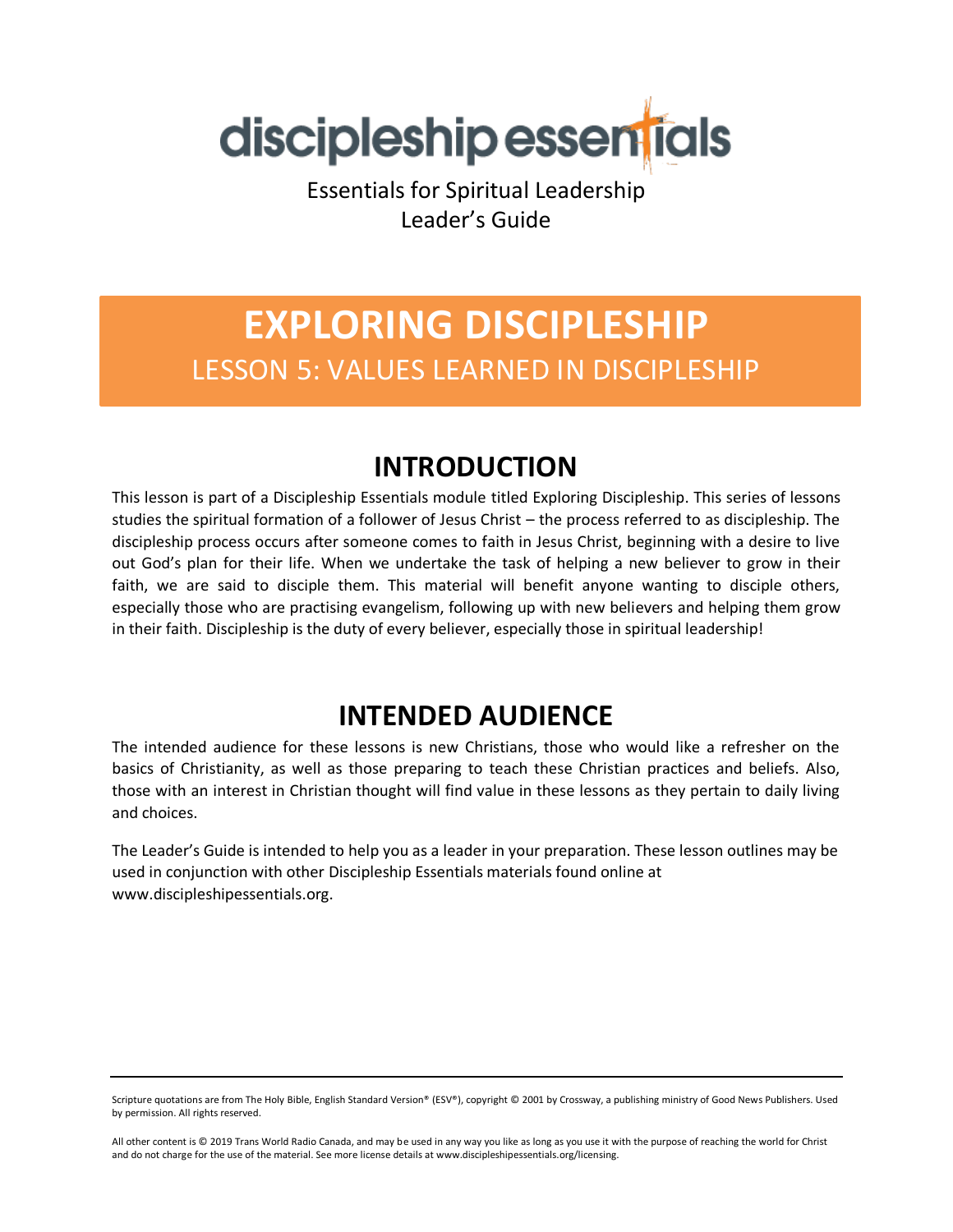# **EXPLORING DISCIPLESHIP** LESSON 5: VALUES LEARNED IN DISCIPLESHIP

#### **PURPOSE**

The purpose of this lesson is to discover the values that produce a strong discipleship relationship, and understand the benefits of this relationship to both people.

#### **LEADER'S NOTE**

What we value tells people much about us. Our values determine what we do and what we think is important. Both parties in a discipleship relationship need to share certain values in order to maintain a beneficial rapport. The values listed in this lesson are important for any relationship. Encourage participants to adopt these values for any Bible Study or Discipleship group they are a part of (including the group you are teaching right now). If time and interest allows, you could have them draft a contract of values for the group they are right now.

### **INTRODUCTION**

*Select two or three of the following questions to ask the group.*

- $\clubsuit$  Discipleship is not a one-way relationship. What are some of the benefits to the mentor in a discipleship relationship? What might they learn or experience in the process?
- ❖ Have you been a part of a discipleship group or Bible Study? What are some of the things you learned from other participants? What was the greatest benefit to you?
- ❖ What is accountability? Why do Christians consider accountability important?
- ❖ How can you build trust into your relationships? What is needed for trust to grow?

## **STUDY**

*Instruct the group on the following points.*

#### **TEACH**

❖ **What is a Disciple?** A disciple is a follower and student of a mentor or teacher. Christians are students of Jesus. Having accepted the good news of Christ and then endeavoring to share it with others, new believers need to be mentored. Discipleship is a relationship between two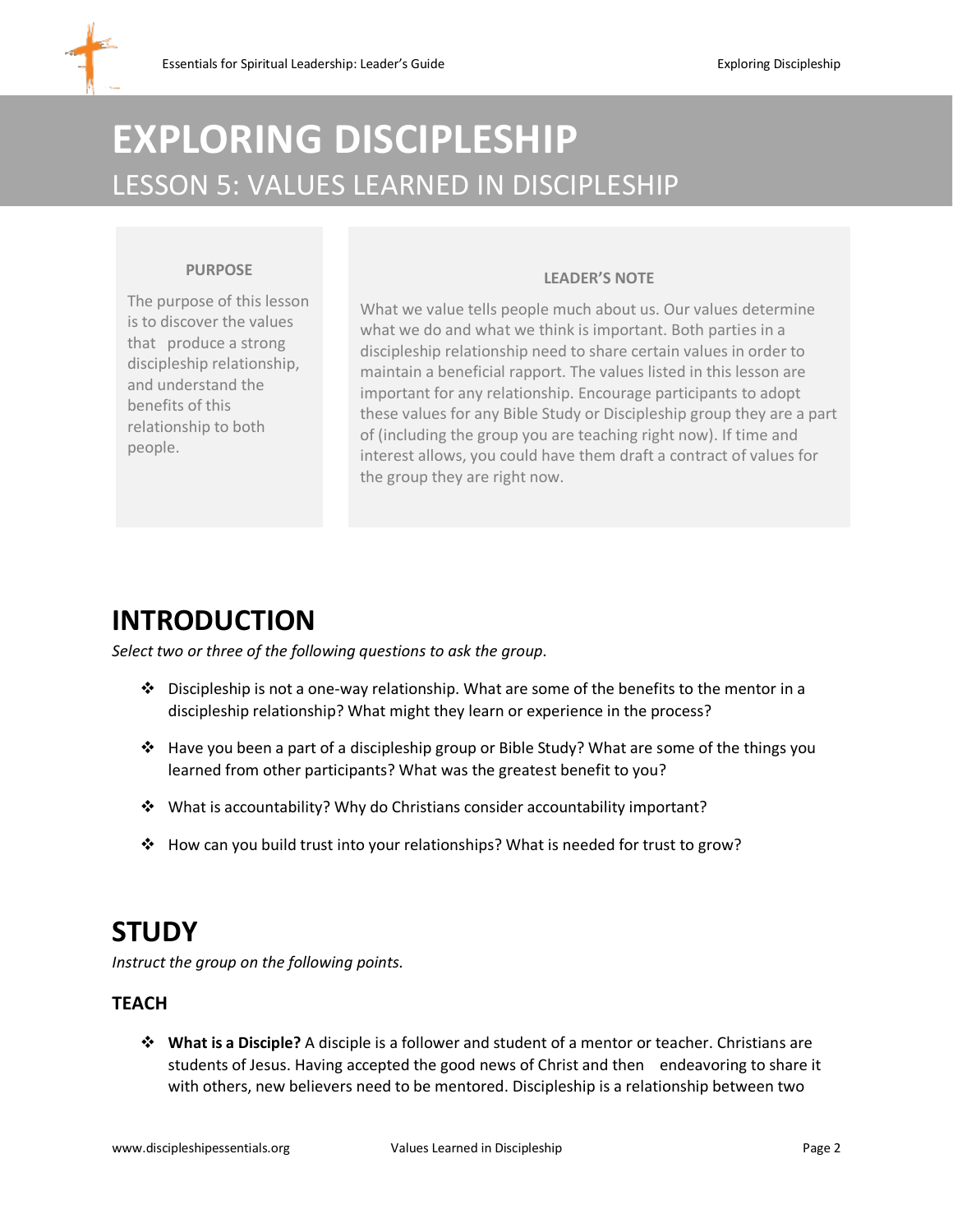

people. It can be a mentor guiding a newer Christian, or two believers who offer each other guidance and support. Either way, it is a relationship that should be beneficial to both parties.

#### **ASK PARTICIPANTS**

- ❖ *Read the following verses to discover what the Bible says about being a disciple. As a group, make a list of the qualities or characteristics of a disciple.* 
	- o Matthew 28:18-20
	- o Luke 14:27
	- o John 8:31-32
	- o John 13:34-35
- o Luke 6:40  $\circ$  John 15:8
- o Acts 14:20-22
- 
- **TEACH**
	- ❖ **Values in a Good Discipleship Relationship**
		- ➢ *Trust* If we want to have a good discipleship relationship with someone whether as their mentor or their peer, we need to make sure that the relationship is based on trust. Without trust it will be ineffective, because no one will share openly.
			- o Make sure that you have examined your own life so that the person you are discipling will see that you practise what you preach.
			- o Make sure that you are confidential about the relationship.
			- o Demonstrate that you trust God even in difficult times.
		- ➢ *Grace* (John 1:14, Ephesians 4:29) There are many examples of God's grace in the Bible, and if we desire to be more like Christ, we also will show grace to others.
		- ➢ *Guidance/support* (Proverbs 11:14) Guidance and support are important aspects to discipleship. Ensure that any guidance you give is Biblical and that you are able to help them with practical needs also.
		- ➢ *Prayer* (Psalm 55:22) In a discipleship relationship there should be an abundance of prayer. It can include praise and worship, intercession, casting burdens on the Lord, and praying through passages of scripture. The goal of discipleship is to become more like Christ and we can't do that without connecting with God in prayer.
		- ➢ *Fellowship* Group discipleship is a great way to have fellowship with other believers while also learning more about God. Often these groups will spend time building friendships, praying together, sharing burdens, and studying the Word.
		- ➢ *Accountability* (Proverbs 27:17, 2 Corinthians 12:9) We are all imperfect human beings. We all struggle with sin whether we recognize it or not. The Bible tells us that it is through our weaknesses that God's power is made evident. Only He is perfect and only He can cleanse us from our sins. If we were already perfect we wouldn't need Him. Proverbs 27:17 tells us that just as iron sharpens iron, one person sharpens another. When someone is being accountable to you, consider the following: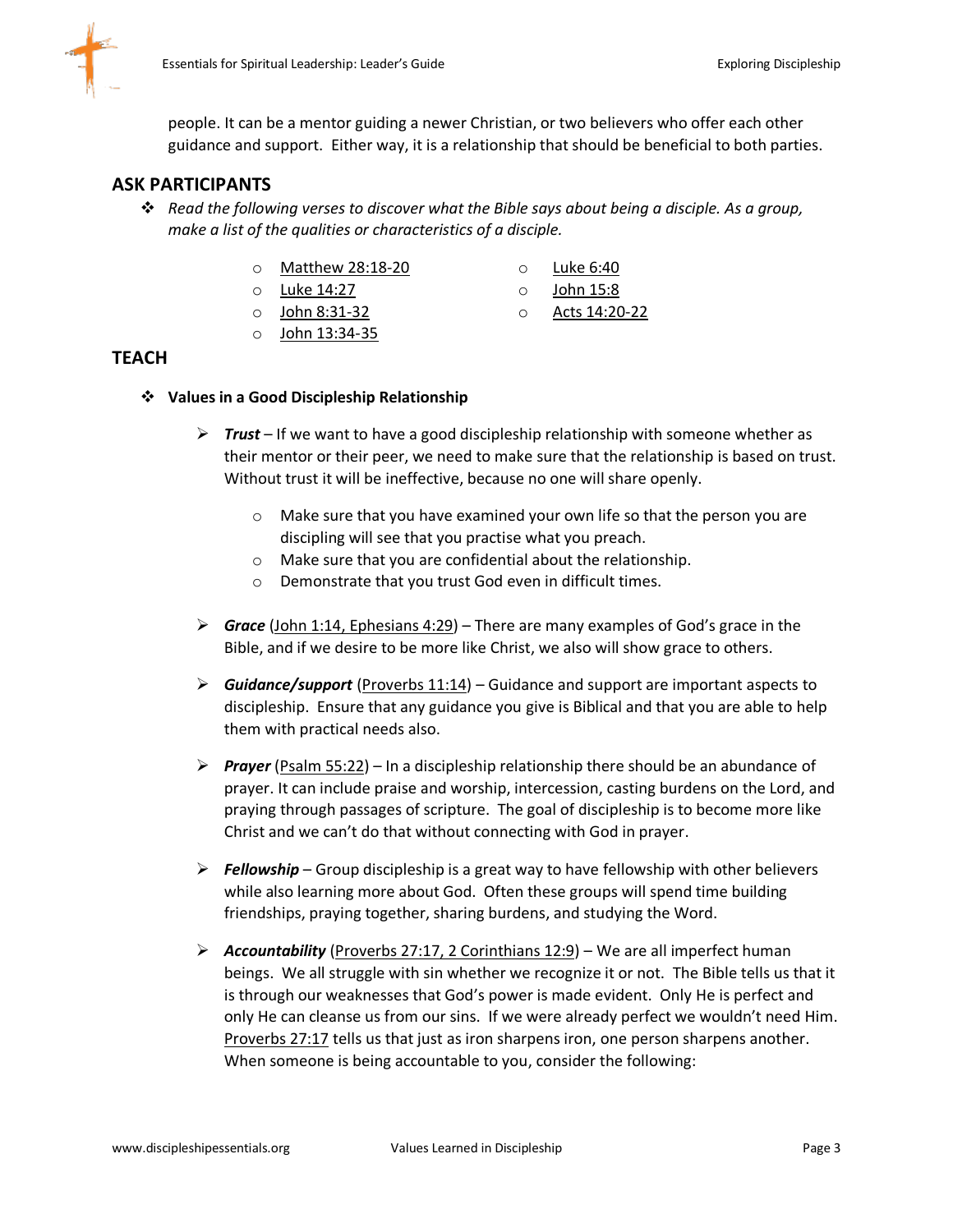

- o Does this person need additional help? Are you the best person to help? If you don't think so, be honest with the person and help them find someone else.
- o Keep information confidential. It takes a lot of trust for someone to admit sin.
- o Consider sharing some of your own struggles if you think this will help. Accountability can go both ways.
- o Make sure you are following up with the person. You do not want them to feel like you don't really care about them. Commitment to regular contact is crucial.
- ➢ *Study of God's Word* (2Timothy 3:16-17) We cannot become closer to God unless we study His Word.
- ❖ **Individual and Group Discipleship :**Discipleship can be done one-on-one or in groups. Both are beneficial and both, if done well, will lead to further spiritual growth.
	- ➢ **Individual Discipleship**: Discipleship can be practised at an individual level where the one-on-one relationship offers guidance, a listening ear, and spiritual support. This relationship allows the individuals to share their struggle with sin or areas of their life that they would hesitate to make public. Study of the Bible or related discipleship material will give structure to the meetings, but providing a safe place for seeking guidance and receiving support is essential in one-on-one discipleship.
	- ➢ **Discipleship Groups** consist of a number of people who get together for prayer, study and fellowship. These groups have different names (such as cell groups, prayer groups, life groups, discipleship groups, etc.). During these meetings each person is given time to talk about what is going on in their lives and voice requests for prayer. Some of these groups may choose to have age or gender restrictions. Their focus should be on studying the Word of God, discussion, learning from one another, and prayer. People in a group benefit from the sense of belonging, friendship and community, as well as an opportunity to practise leadership.
	- ➢ **Beginning a Group:** Choose the right situation for the individual you are discipling. When starting a discipleship relationship with someone else, it is important first to determine where they are at and what their needs are. A one-on-one relationship would be better if they are struggling with some personal issues. Having a close friend they can trust and be accountable to would best suite them. On the other hand, they may prefer to get connected and share day-to-day struggles with others, in which case it would be wise to connect them with a group.